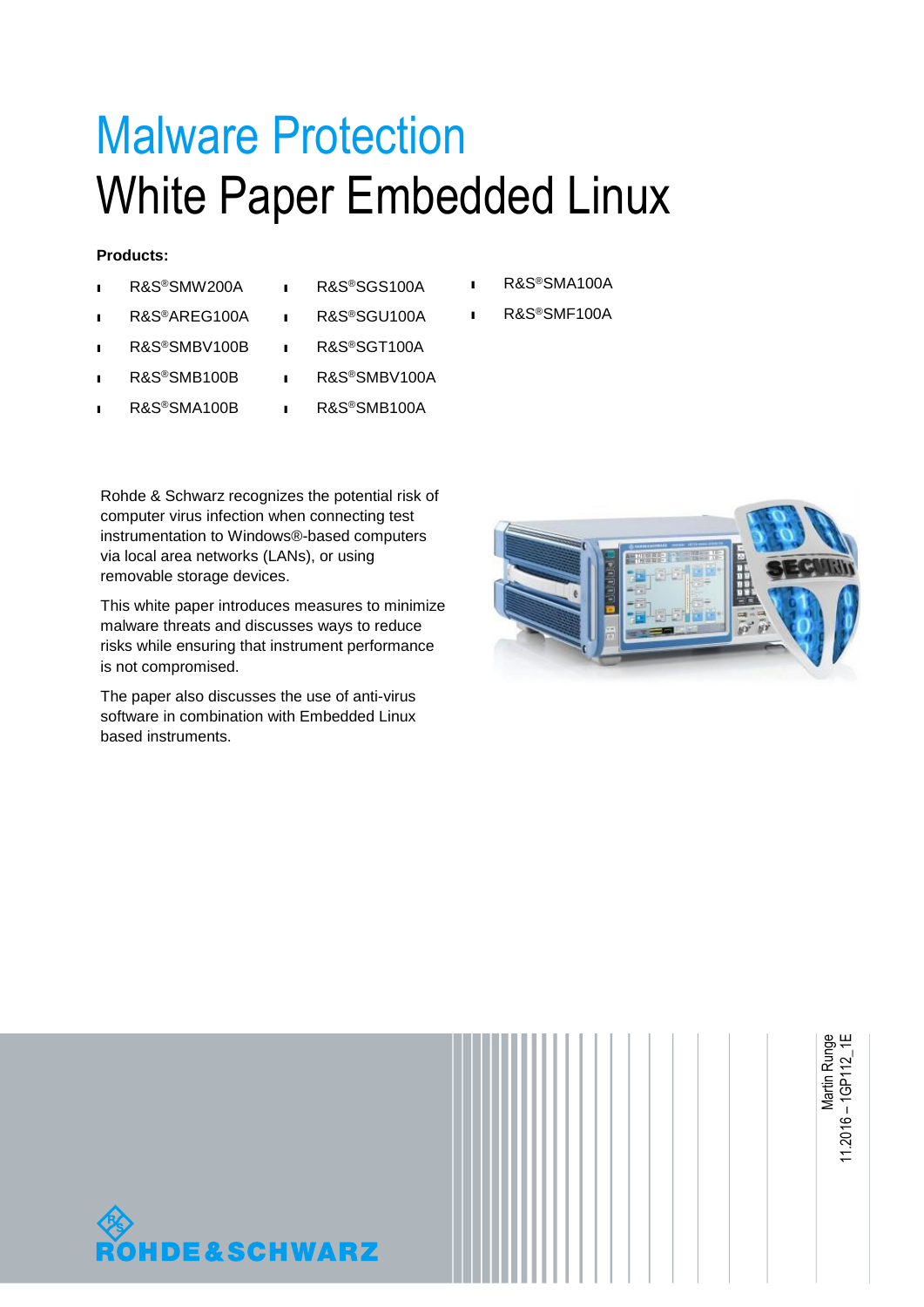# **Table of Contents**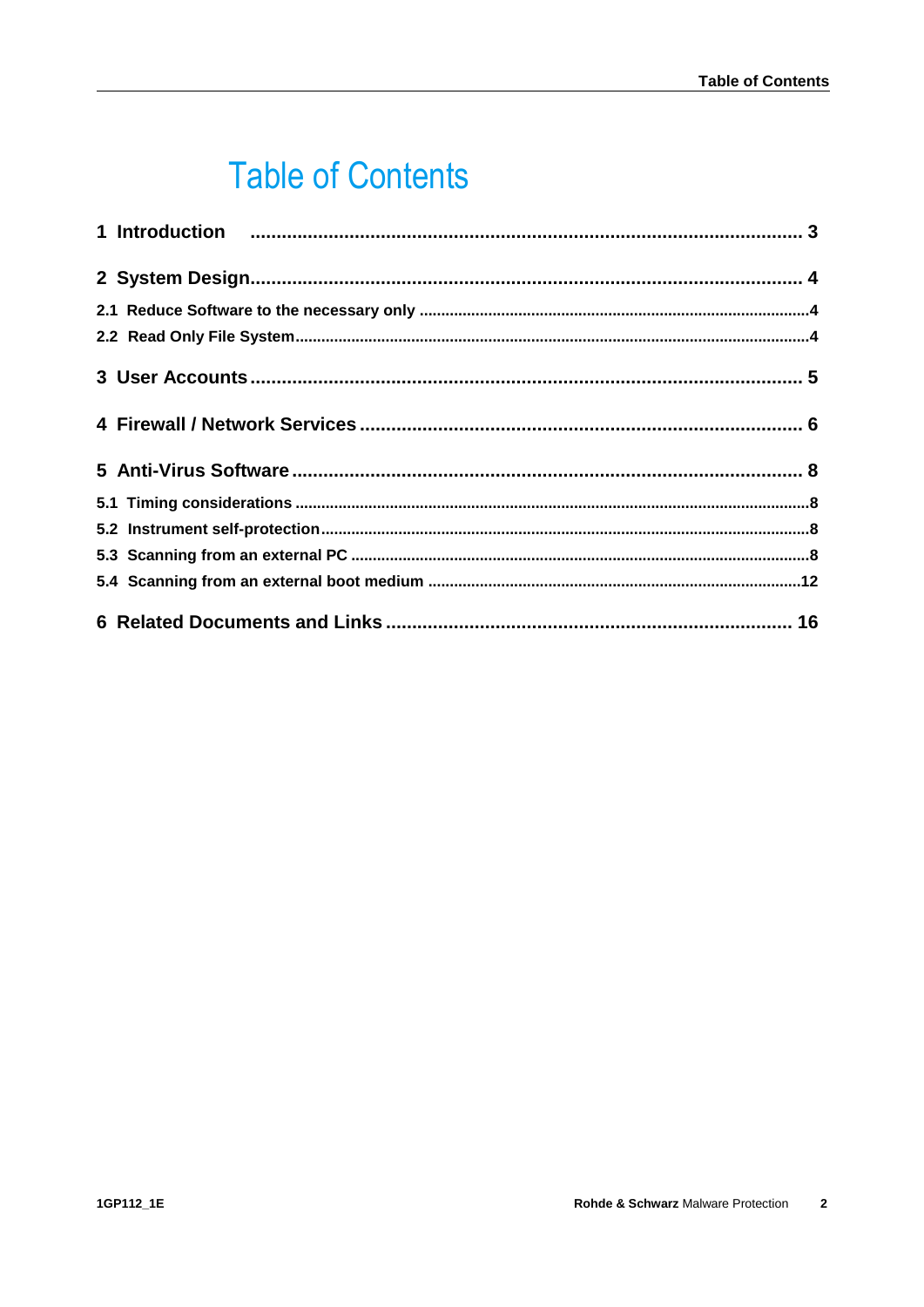# <span id="page-2-0"></span>1 Introduction

Rohde & Schwarz is dedicated to ensuring that all products are shipped free of malware. Although the vast majority of malware existing out there is targeting the different versions of Windows, there is also malware trying to infect Linux-based systems, however by far less in numbers. Additionally, Linux is not Linux. Infecting a Linux-based Systems is very hard because there are many versions and flavors in use, each with a little different properties. This makes it very hard for malware to reach from one Linux system to another.

So the risk of a malware infection of an Embedded Linux based instrument is low but it is not zero. Additionally, an instrument could serve as a transport mechanism for a malware not trying to infect the instrument itself, but some standard PC reachable via the local area network the instrument is connected to. To minimize the remaining risk, Rohde & Schwarz is using a customized and hardened Embedded Linux OS on its instruments.

This paper discusses the measures taken to make instruments more resistant to malware infection and what the customer can do to further decrease the risk.

It is highly recommended that you work closely with your IT-department or system administrator to ensure compliance with your company policies when connecting instruments to your company's network.

Rohde & Schwarz has established processes within the company to take all reasonable precautions to prevent the spread of viruses from instruments to our customers' computers and networks:

- ı All computers used within Rohde & Schwarz that may be connected to instruments destined for customers are equipped with centrally managed firewall and anti-virus software and maintain the latest virus definitions. Computers and removable storage devices are scanned regularly to prevent the spread of computer viruses.
- ı Strict virus control protocols have been established in manufacturing, service, support, sales, distribution and demonstration environments. This includes the use of isolated LANs, scanning of instruments and removable storage devices and/or re-imaging hard drives, depending on instrument configuration.
- ı Procedures have been established for all Rohde & Schwarz employees who come in contact with customer instruments to reinforce anti-virus security protocols. This includes all personnel from manufacturing, service, support, sales and distribution.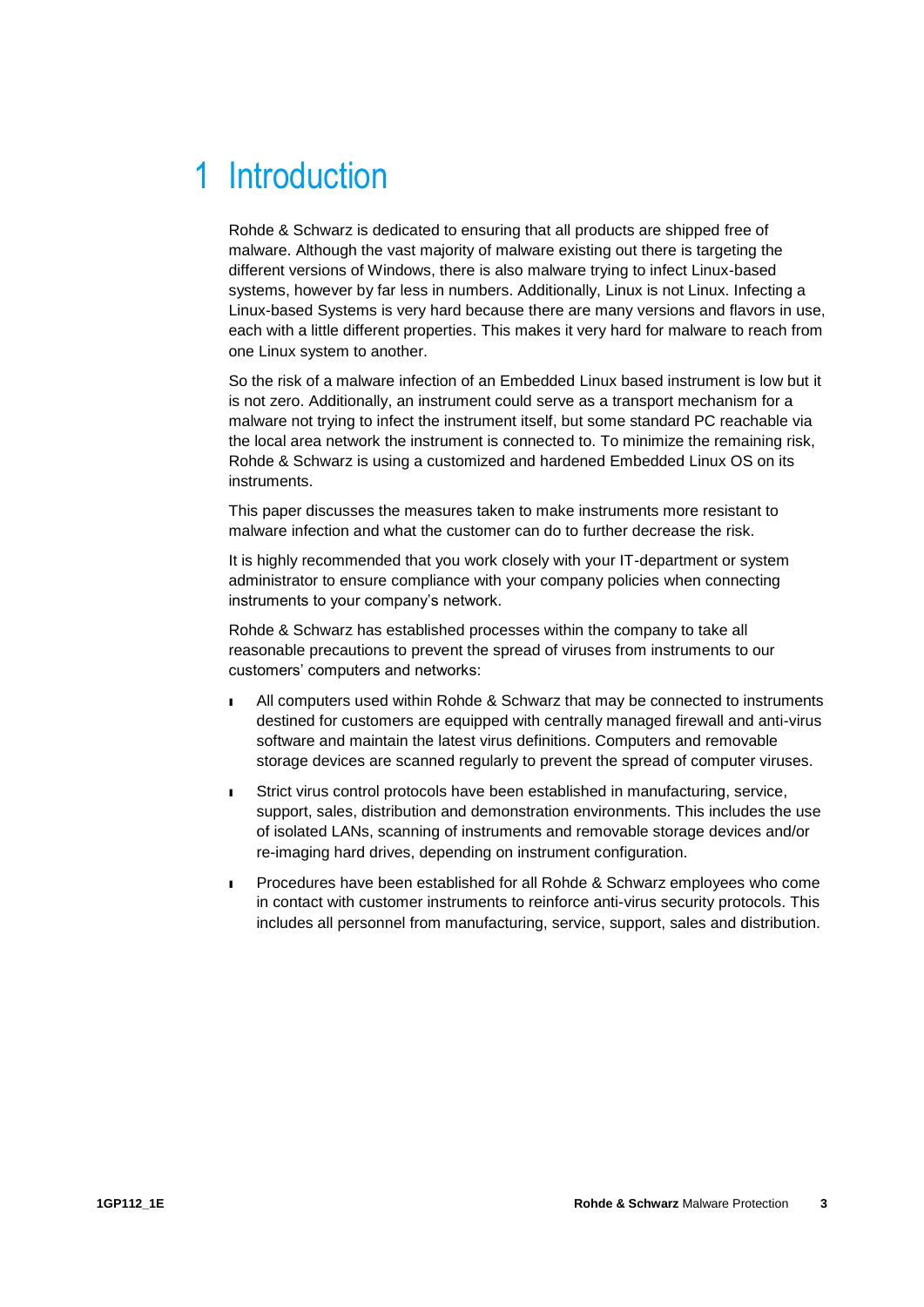# <span id="page-3-0"></span>2 System Design

Rohde & Schwarz instruments do not use a standard Linux distribution like Debian, RedHat or Ubuntu. Instead, a highly customized Linux OS is used, that is reduced to the needs of a measurement instrument.

<span id="page-3-1"></span>Rohde & Schwarz uses the well proven Yocto Project [1] to build its custom Embedded Linux OS.

#### **2.1 Reduce Software to the necessary only**

The Rohde & Schwarz Embedded Linux based instrument OS is carefully reduced to the minimal set of software needed to operate the instrument. This significantly reduces the points of attack for potential malware.

Software that is not necessary for the operation or service of the instrument was permanently removed from the instrument's OS image and cannot accidently be activated.

Common standard OS installations usually include software like a web browser with flash player, a PDF reader and other add-ons that are expected to be needed by everybody anyway (on a desktop), so they are preinstalled for convenience and often not removable. In case of a measurement instrument, these programs are not needed for operation but unnecessarily offer additional points of attack for potential malware.

### <span id="page-3-2"></span>**2.2 Read Only File System**

Both, the Embedded Linux OS and the Rohde & Schwarz application, are located in a so called "read-only" file system. These file systems effectively prohibit possible modification of the instrument's firmware as well as installation of additional software.

Why is it important to prevent additional software to be installed on the instrument? There are two reasons:

- If an instrument should get in contact with malware once, the malware has no way to install itself permanently on the instrument and will be gone after the next reboot.
- A user cannot install additional software on the instrument and by doing so offer additional points of attack to any potential malware.

The only way to install new or additional software on an instrument is via the instrument's regular firmware update procedure (Rohde & Schwarz update package .rsu).

Only a few separated folders are writable to store the user's data and settings permanently. None of the instrument's firmware is located here.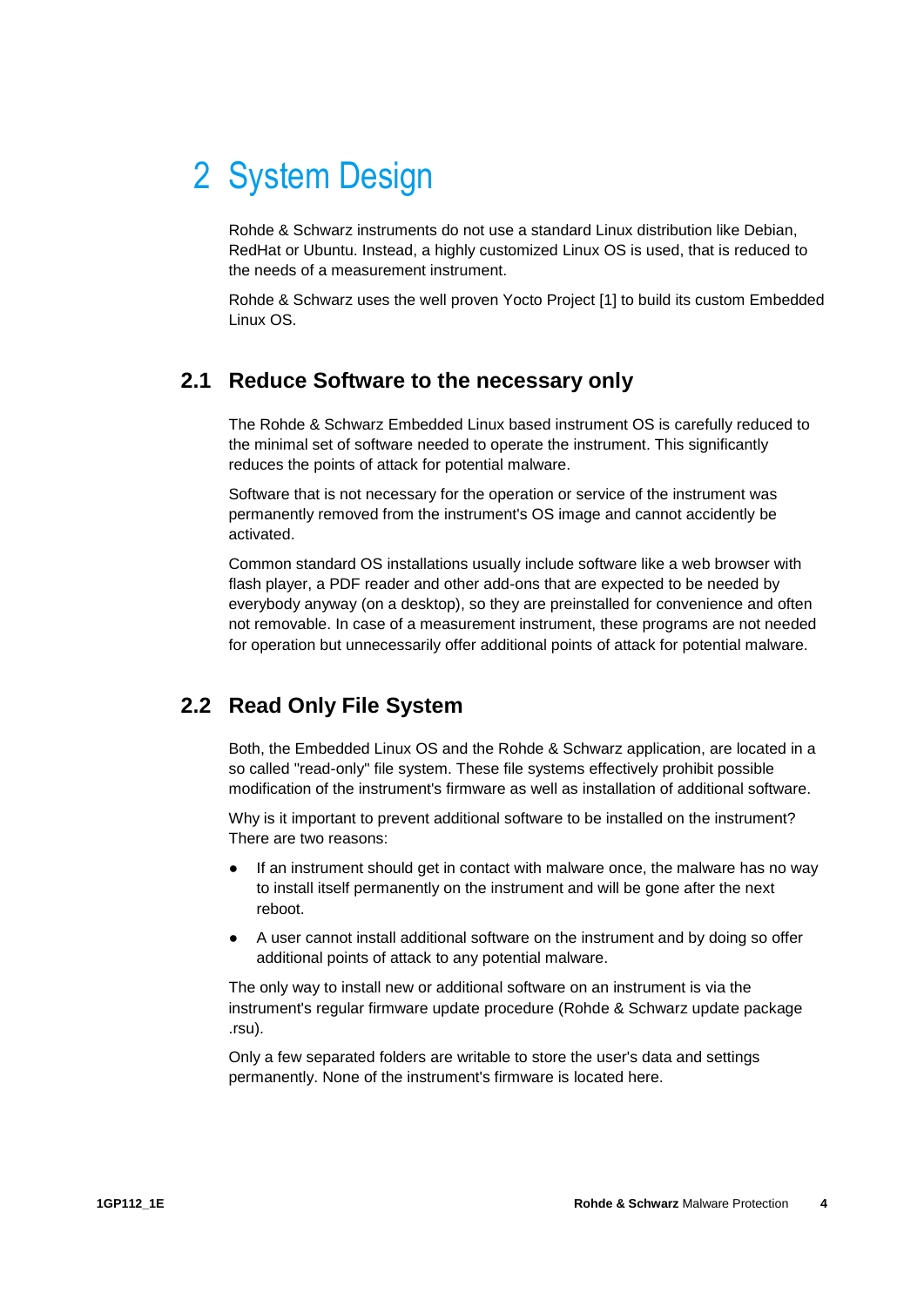# <span id="page-4-0"></span>3 User Accounts

Services exposed to the local network (LAN) by the operating system are accessible as user "instrument". This user is only granted limited access to the folders intended for storage of user data.

This separation ensures that the network services offer no access to software installation of the instrument.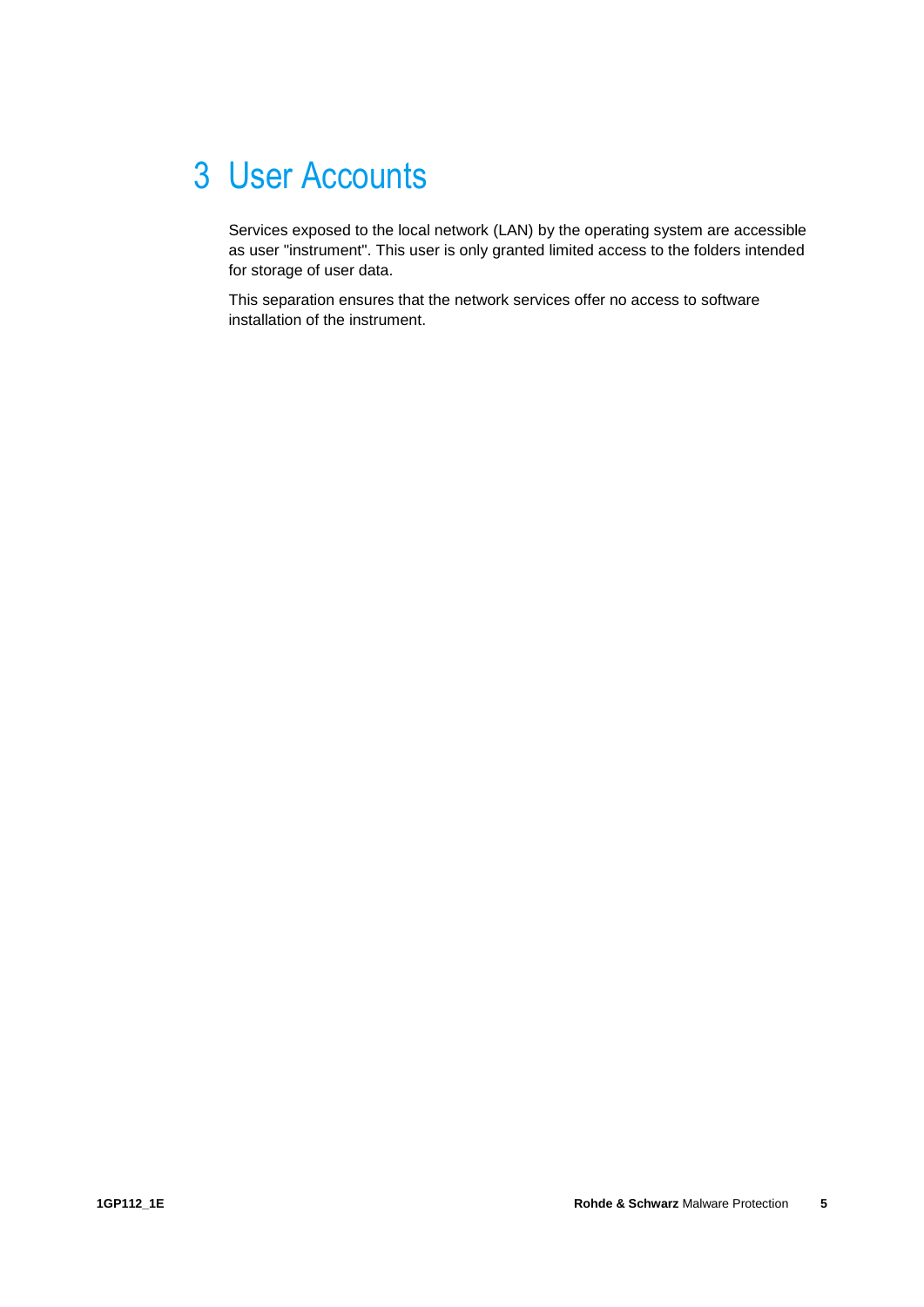# <span id="page-5-0"></span>4 Firewall / Network Services

Rohde & Schwarz Embedded Linux based instruments offer the following services to the local network (LAN):

| <b>Ports</b>                                           | <b>Service</b>      | <b>Description</b>                                                                     |
|--------------------------------------------------------|---------------------|----------------------------------------------------------------------------------------|
| <b>21 TCP</b>                                          | <b>FTP</b>          | Instrument FTP server<br>File transfer of user data to and from the<br>instrument.     |
| <b>22 TCP</b>                                          | SSH/SCP             | Secure Shell<br>File transfer of user data to and from the<br>instrument               |
| 80 TCP                                                 | Web server          | Instrument web server (LXI)                                                            |
| <b>111 TCP &amp; UDP</b>                               | Port mapper         | Port mapper service for VXI-11 / LXI                                                   |
| <b>139 TCP</b>                                         | Netbios-ssn         | Make the instrument visible on the LAN to pure<br>Windows PC without Bonjour installed |
| 5025 (data)<br>5125 (control)                          | <b>TCP Socket</b>   | 'Raw SCPI' socket connection                                                           |
| <b>5353 TCP &amp; UDP</b><br><b>5354 TCP &amp; UDP</b> | Bonjour             | Multicast DNS responder (mDNS)                                                         |
| <b>5900 TCP</b>                                        | <b>VNC</b>          | Instrument soft front panel via web server<br>(Browser interface)                      |
| <b>13217 TCP &amp; UDP</b>                             | <b>RS</b> Installer | R&S Software distributor service                                                       |
| 14142-16383 TCP & UDP<br>(dynamic assignment)          | ONC-RPC             | SUN ONC-RPC protocol - VXI-11                                                          |

To further decrease the risk of malware infection, the user can disable all unneeded LAN services via the instruments GUI: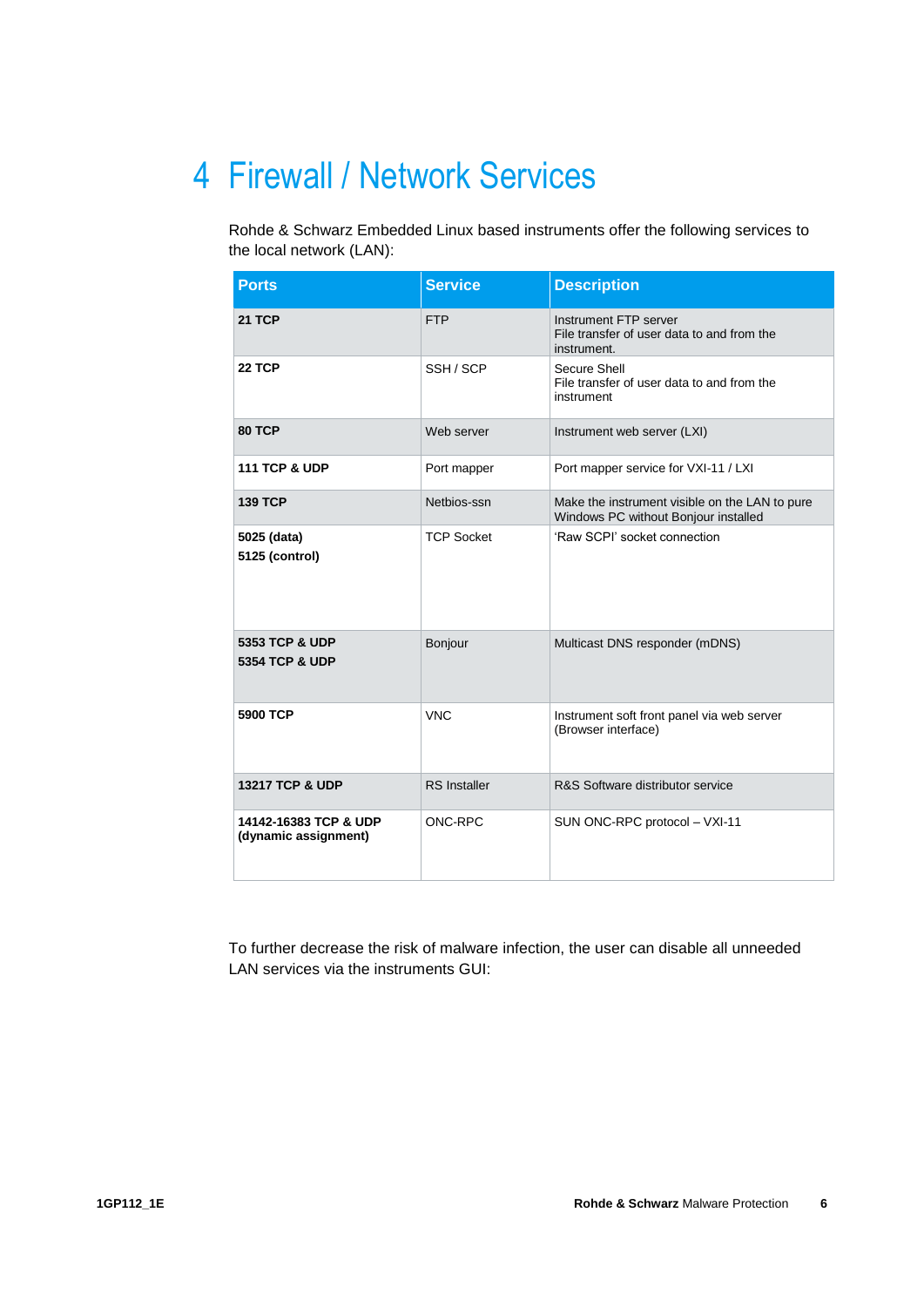| 1.000 000 000 000 GHz<br>Freq<br>1.000 000 000 000 GHz<br>Freq      | <b>RF</b><br>Mod<br>Int<br>$-30.00$ dBm<br>$-30.00$ dBm<br>Level<br><b>PEP</b><br>Off<br>Ref<br>Off<br>₩<br><b>RF</b><br>Mod<br>PEP -30.00 dBm<br>$-30.00$ dBm<br>Level<br>Off<br>Off |  |  |  |
|---------------------------------------------------------------------|---------------------------------------------------------------------------------------------------------------------------------------------------------------------------------------|--|--|--|
| ×<br>Setup                                                          | ×<br><b>Security</b>                                                                                                                                                                  |  |  |  |
| General<br>▶                                                        | <b>I LAN Services</b> Password Management<br>General                                                                                                                                  |  |  |  |
| <b>Remote Access</b><br>ь                                           | <b>LAN Interface</b>                                                                                                                                                                  |  |  |  |
| <b>Instrument Assembly</b><br>▶                                     |                                                                                                                                                                                       |  |  |  |
| User Interface<br>ь                                                 | <b>SCPI over LAN</b><br><b>FTP</b><br>$\bigtriangledown$<br>$\bigtriangledown$<br>is Enabled<br>is Enabled                                                                            |  |  |  |
| <b>Security</b>                                                     | <b>VNC</b><br>SMB (Samba)<br>$\overline{\vee}$<br>$\triangledown$<br>is Enabled<br>is Enabled                                                                                         |  |  |  |
| Security                                                            | <b>SSH</b><br>Avahi (Zeroconf)<br>$\overline{\vee}$<br>$\overline{\vee}$                                                                                                              |  |  |  |
| Protection                                                          | is Enabled<br>is Enabled                                                                                                                                                              |  |  |  |
| Maintenance                                                         | <b>Software Update</b><br><b>HTTP</b><br>$\bigtriangledown$<br>$\triangledown$<br>is Enabled<br>is Enabled                                                                            |  |  |  |
| <b>Settings</b>                                                     |                                                                                                                                                                                       |  |  |  |
| <b>SZU</b>                                                          |                                                                                                                                                                                       |  |  |  |
| Help<br>ь                                                           | <b>Security Password</b><br>Accept                                                                                                                                                    |  |  |  |
| <b>System</b><br><b>A</b> Config<br><b>Setup</b><br><b>Security</b> | Ħ                                                                                                                                                                                     |  |  |  |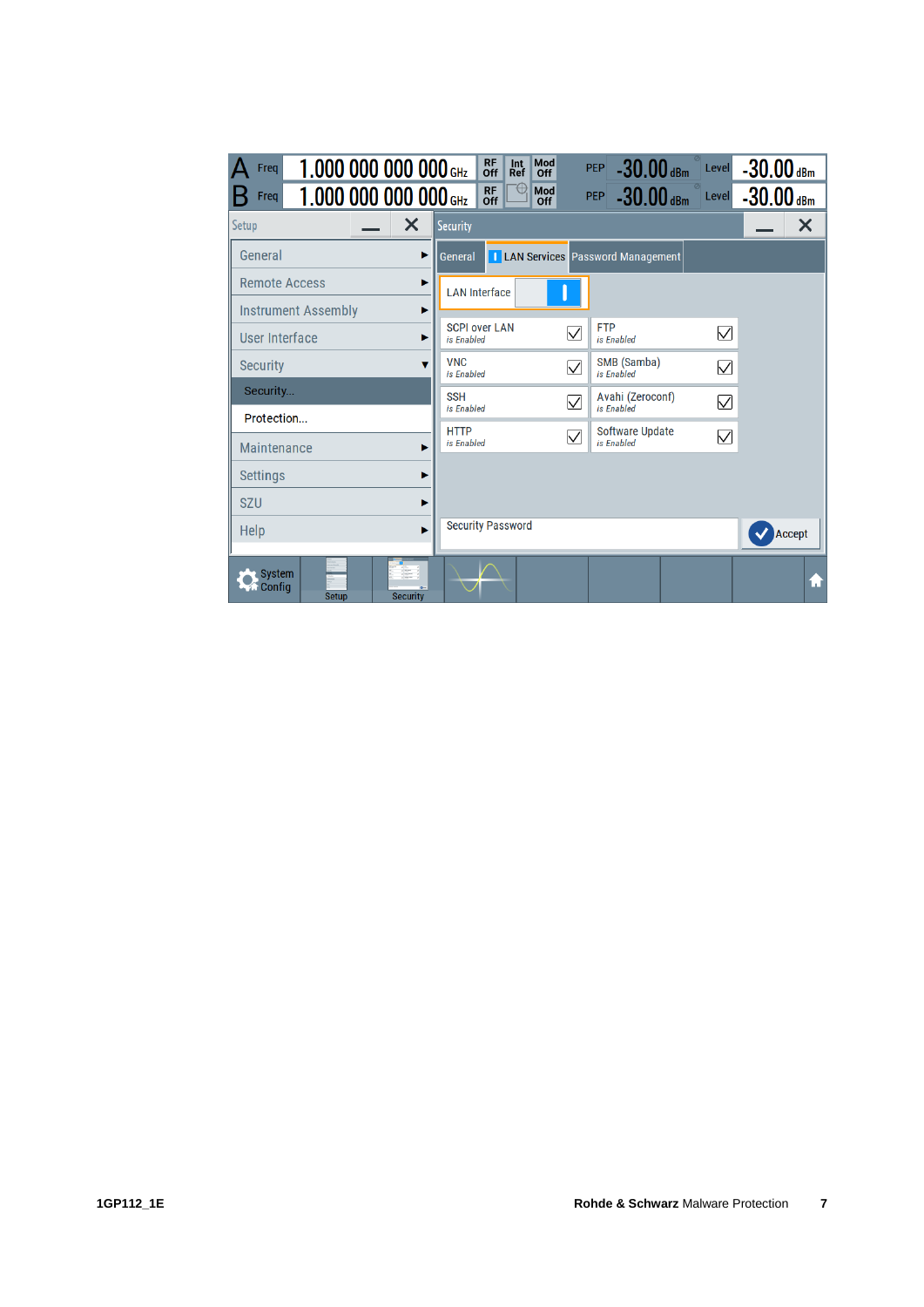## <span id="page-7-0"></span>5 Anti-Virus Software

Rohde & Schwarz Embedded Linux based instruments do not have any anti-virus software preinstalled. Anti-Virus software is often respected as mandatory in Microsoft Windows environments like company networks. It is therefore important to understand how Rohde & Schwarz Embedded Linux based instruments differ from office PCs or servers and why Rohde & Schwarz decided, not to deploy Anti-Virus Software on Embedded Linux based instruments.

### <span id="page-7-1"></span>**5.1 Timing considerations**

Many measurement instruments need to keep tight timing limits to ensure not to miss any events or data. For example a signal generator is supposed to deliver a certain RF signal within a guaranteed maximal delay after it received the remote command to do so.

<span id="page-7-2"></span>An on-access virus scanner that works in background would cause violations to these timing requirements and prohibit the correct operability of the instrument.

### **5.2 Instrument self-protection**

The most important goal is to protect the instrument itself from malware.

Most Anti-Virus software available for Linux (remember: "Linux is not Linux") is intended for use on mail, file or web servers which usually use one of the classical Linux distributions like RedHat, Ubuntu or Debian. The main goal is to detect any malware before it is delivered to a client computer, be it a Linux, Windows, MacOS or mobile client. It is also easier to keep a single malware database up to date on a server than on all clients connected to it.

Due to this common use case, anti-virus software available for Linux would mainly scan for Windows malware. The small amount of malware targeting Linux is actually targeting RedHat, Debian or Ubuntu and will likely not be able to infect a highly customized Embedded Linux. That big advantage arises from the heterogeneous nature of Linux ("Linux is not Linux").

### <span id="page-7-3"></span>**5.3 Scanning from an external PC**

During normal operation of the instrument only the folders that are intended to store the nonvolatile user and instrument can be modified. These folder are also exported vial FTP, SSH and Samba if not disabled as shown above. A piece of malware placed here would not be able to infect the instrument itself but possibly another Desktop PC (for example a Windows PC) if it connects to that share.

These shares can be connected to Standard PC equipped with a Virus Scanner (for example a regular Windows office PC) and scanned for malware from outside. Please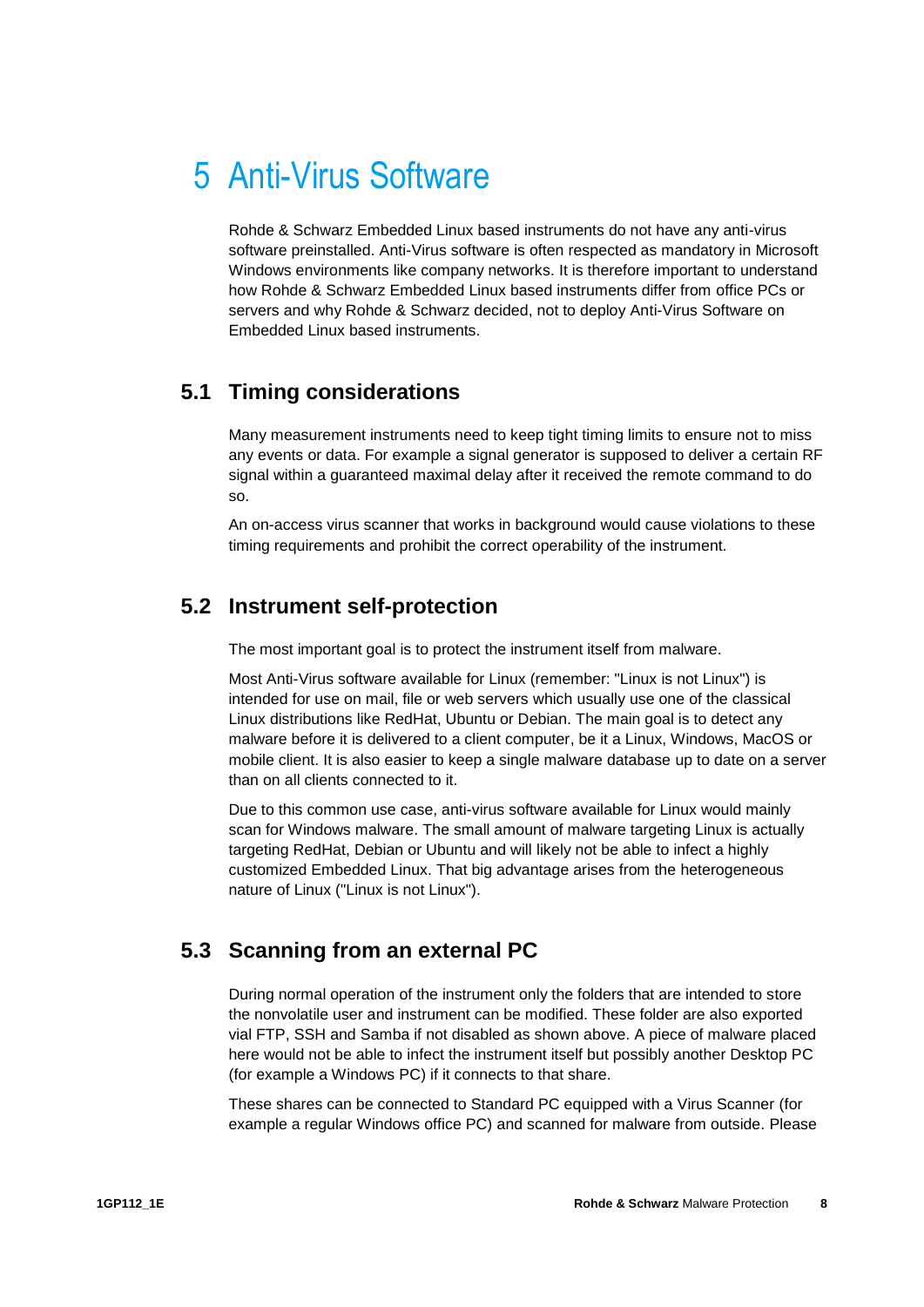be aware that such a scan will influence the real-time behavior of an instrument. Please do only consider this option while the instrument is not in production use.

The following example illustrates how to export the nonvolatile storage from an R&S<sup>®</sup> SMW 200A to a Windows 10 PC for scanning.

First, make sure that the nonvolatile file system is exported via the SMB (Samba) protocol:

| 1.000 000 000 000 GHz<br>Freq                                     | <b>RF</b><br>Mod<br>Int<br>$-30.00$ dBm<br>$-30.00$ dBm<br><b>PEP</b><br>Level<br>Off<br><b>Ref</b><br>Off |
|-------------------------------------------------------------------|------------------------------------------------------------------------------------------------------------|
| 1,000 000 000 000 GHz<br>Freq                                     | <b>RF</b><br>$\oplus$<br>Mod<br>PEP -30.00 dBm<br>$-30.00$ dBm<br>Level<br>$\overline{Off}$<br>Off         |
| $\boldsymbol{\mathsf{x}}$<br>Setup                                | ×<br>Security                                                                                              |
| General<br>▶                                                      | <b>LAN Services</b> Password Management<br>General                                                         |
| <b>Remote Access</b>                                              | <b>LAN Interface</b>                                                                                       |
| <b>Instrument Assembly</b><br>▶                                   |                                                                                                            |
| <b>User Interface</b>                                             | <b>SCPI over LAN</b><br><b>FTP</b><br>$\triangledown$<br>$\triangledown$<br>is Enabled<br>is Enabled       |
| <b>Security</b>                                                   | <b>VNC</b><br>SMB (Samba)<br>$\overline{\vee}$<br>$\overline{\vee}$<br>is Enabled<br>is Enabled            |
| Security                                                          | <b>SSH</b><br>Avahi (Zeroconf)<br>$\overline{\vee}$<br>$\overline{\vee}$<br>is Enabled<br>is Enabled       |
| Protection                                                        | <b>HTTP</b><br><b>Software Update</b>                                                                      |
| <b>Maintenance</b>                                                | $\blacktriangledown$<br>$\triangledown$<br>is Enabled<br>is Enabled                                        |
| <b>Settings</b>                                                   |                                                                                                            |
| <b>SZU</b>                                                        |                                                                                                            |
| Help<br>ь                                                         | <b>Security Password</b><br>Accept                                                                         |
| <b>System</b><br><b>Config</b><br><b>Security</b><br><b>Setup</b> | Ħ                                                                                                          |

Next, get the hostname or IP address of the instrument via "System Config" -> "Remote Access":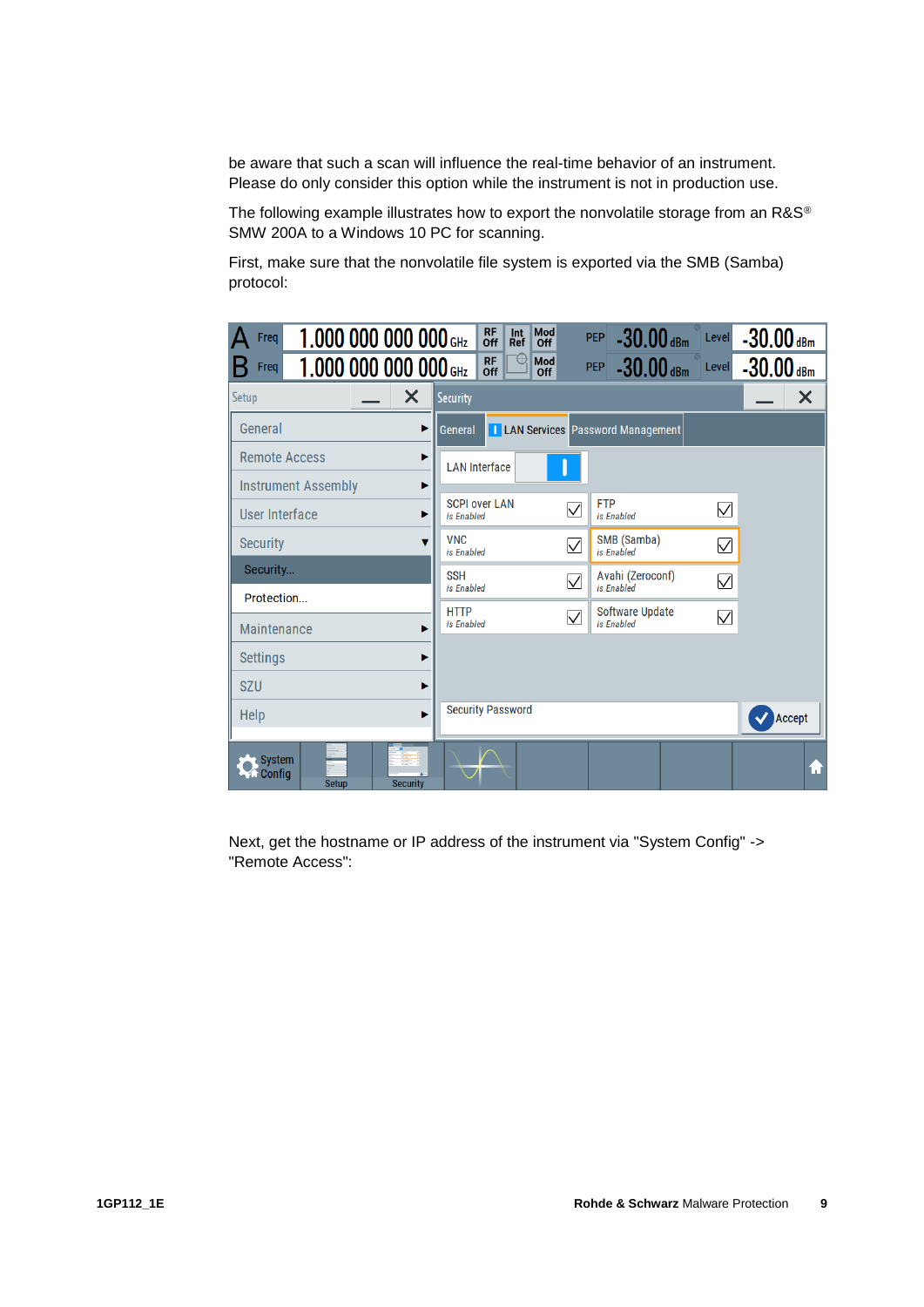| 1.000 000 000 000 GHz<br>Freq                                                       | <b>RF</b><br>Mod<br>Int<br>Off<br>Ref<br>Off<br>₩<br><b>RF</b><br>Mod | $-30.00$ dBm<br>$-30.00$ dBm<br><b>PEP</b><br>Level              |
|-------------------------------------------------------------------------------------|-----------------------------------------------------------------------|------------------------------------------------------------------|
| 1,000 000 000 000 GHz<br><b>Freq</b>                                                | Off<br>Off                                                            | $-30.00$ dBm<br>$-30.00$ dBm<br><b>PEP</b><br>Level              |
| <b>Remote Access</b>                                                                |                                                                       | ×                                                                |
| Visa Resource GPIB<br><b>RS232</b><br>I Network<br><b>Address</b><br><b>Strings</b> | Instrument<br>Remote<br>Emulations Connections Code                   | QR-                                                              |
| ø<br><b>Network Status</b><br>Connected                                             |                                                                       | <b>Restart Network</b>                                           |
|                                                                                     | <b>Instrument Name</b>                                                |                                                                  |
| ø<br>Hostname                                                                       | Workgroup                                                             | Ø                                                                |
| SMW200A-322381                                                                      | <b>INSTRUMENT</b>                                                     |                                                                  |
|                                                                                     | <b>Instrument Address</b>                                             |                                                                  |
| <b>Address Mode</b><br>Auto (DHCP)                                                  |                                                                       |                                                                  |
| <b>IP Address</b>                                                                   | <b>Subnet Mask</b>                                                    | ø<br>Ø<br><b>Default Gateway</b>                                 |
| 10.214.2.70                                                                         | 255.255.252.0                                                         | 10.214.0.1                                                       |
| ø<br><b>DNS Suffix</b>                                                              | <b>DNS Server</b>                                                     | $\overline{\mathcal{O}}$<br>$\overline{o}$<br><b>MAC Address</b> |
| rsint.net                                                                           |                                                                       | 10.0.2.166<br>08 00 27 fa fd 1c                                  |
|                                                                                     |                                                                       |                                                                  |
| <b>System</b><br>Config<br><b>Setup</b><br><b>Remote Access</b>                     |                                                                       | Ħ                                                                |

In This example the hostname is "SMW200A-322381".

The instrument exports three shares that can be mounted as network drive:

- user ( [\\SMW200A-322381\user](file://///SMW200A-322381/user) ) (was "share" in versions < 4.30.xxx )
- update ( [\\SMW200A-322381\update](file://///SMW200A-322381/update) )
- volatile ( [\\SMW200A-322381\volatile](file://///SMW200A-322381/volatile) )

Current versions of Windows 10 do not support version 1.x of the smb protocol by default anymore. You need to activate it in "Turn Windows Features on or off" (search for "turn windows …" in Windows 10 start menu):

| <b>Windows Features</b>                                                                                                                                   |    |        | × |
|-----------------------------------------------------------------------------------------------------------------------------------------------------------|----|--------|---|
| Turn Windows features on or off                                                                                                                           |    |        |   |
| To turn a feature on, select its check box. To turn a feature off, clear its<br>check box. A filled box means that only part of the feature is turned on. |    |        |   |
| Remote Differential Compression API Support<br><b>Services for NES</b>                                                                                    |    |        |   |
| 匣<br>Simple TCPIP services (i.e. echo, daytime etc)                                                                                                       |    |        |   |
| SMB 1.0/CIFS File Sharing Support<br>⊟                                                                                                                    |    |        |   |
| SMB 1.0/CIFS Automatic Removal                                                                                                                            |    |        |   |
| SMB 1.0/CIFS Client                                                                                                                                       |    |        |   |
| SMB 1.0/CIFS Server                                                                                                                                       |    |        |   |
| <b>SMR</b> Direct                                                                                                                                         |    |        |   |
| <b>Telnet Client</b>                                                                                                                                      |    |        |   |
| <b>TFTP Client</b>                                                                                                                                        |    |        |   |
| <b>Virtual Machine Platform</b>                                                                                                                           |    |        |   |
| <b>Windows Defender Application Guard</b>                                                                                                                 |    |        |   |
|                                                                                                                                                           | OK | Cancel |   |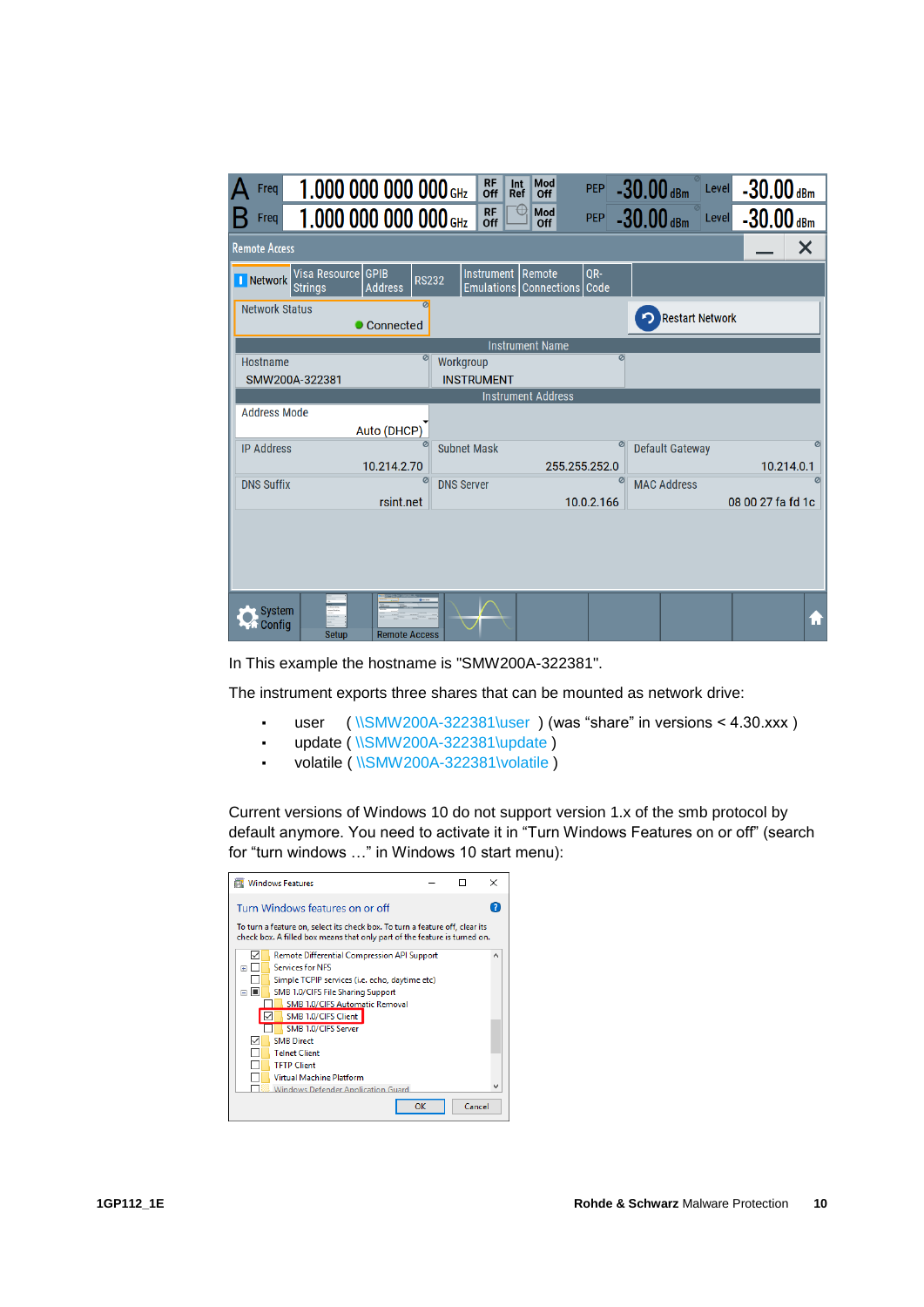Each share can be mounted as network drive as follows:

| $\frac{1}{2}$ = runge_m @ MU752938<br>▽<br><b>Contract of the Contract of the Contract</b> |                                                                |                                            | □                         | ×                   |
|--------------------------------------------------------------------------------------------|----------------------------------------------------------------|--------------------------------------------|---------------------------|---------------------|
| File<br>Computer<br>View                                                                   |                                                                |                                            |                           | Ø<br>$\checkmark$   |
| $\leftarrow$ $\rightarrow$<br>个<br>$\checkmark$                                            | > runge_m @ MU752938 >                                         | $\sim$ 0                                   | Search runge_m @ MU752938 | ٩                   |
| <b>Cuick access</b>                                                                        |                                                                | $\vee$ Folders (7)                         |                           | $\land$             |
| Tunge_m @ MU752938                                                                         | Expand                                                         | <b>3D Objects</b>                          |                           |                     |
| <b>Exercise</b><br>∸<br>Network                                                            | О<br>Manage<br>Pin to Start                                    | Desktop                                    |                           |                     |
|                                                                                            | Map network drive<br>Open in new window<br>Pin to Quick access | <b>Documents</b><br>$A = \frac{D}{2}$<br>Ŧ |                           |                     |
|                                                                                            | Disconnect network drive<br>Add a network location             | <b>Downloads</b>                           |                           |                     |
|                                                                                            | Delete<br>Rename                                               | Music                                      |                           |                     |
| 15 items                                                                                   | Properties                                                     | <b>Pictures</b>                            |                           | $\checkmark$<br>駐 日 |
|                                                                                            |                                                                |                                            |                           |                     |

|                   | ×                                                                                       |
|-------------------|-----------------------------------------------------------------------------------------|
| Map Network Drive |                                                                                         |
|                   | What network folder would you like to map?                                              |
|                   | Specify the drive letter for the connection and the folder that you want to connect to: |
| Drive:            | Ŀ                                                                                       |
| Folder:           | \\SMW200A-322381\user<br>Browse                                                         |
|                   | Example: \\server\share                                                                 |
|                   | Reconnect at sign-in                                                                    |
|                   | Connect using different credentials                                                     |
|                   | Connect to a Web site that you can use to store your documents and pictures.            |
|                   |                                                                                         |
|                   |                                                                                         |
|                   |                                                                                         |
|                   | Einish<br>Cancel                                                                        |
| Windows Security  | $\times$                                                                                |
|                   | Enter network credentials                                                               |
|                   |                                                                                         |
|                   | Enter your credentials to connect to: SMW200A-322381                                    |
| instrument        |                                                                                         |
|                   |                                                                                         |
| Domain: RSINT     |                                                                                         |
|                   | Remember my credentials                                                                 |
|                   |                                                                                         |
|                   | OK<br>Cancel                                                                            |

The default password for the instrument's local user "instrument" is "instrument" if not changed by the customer, which is highly recommended.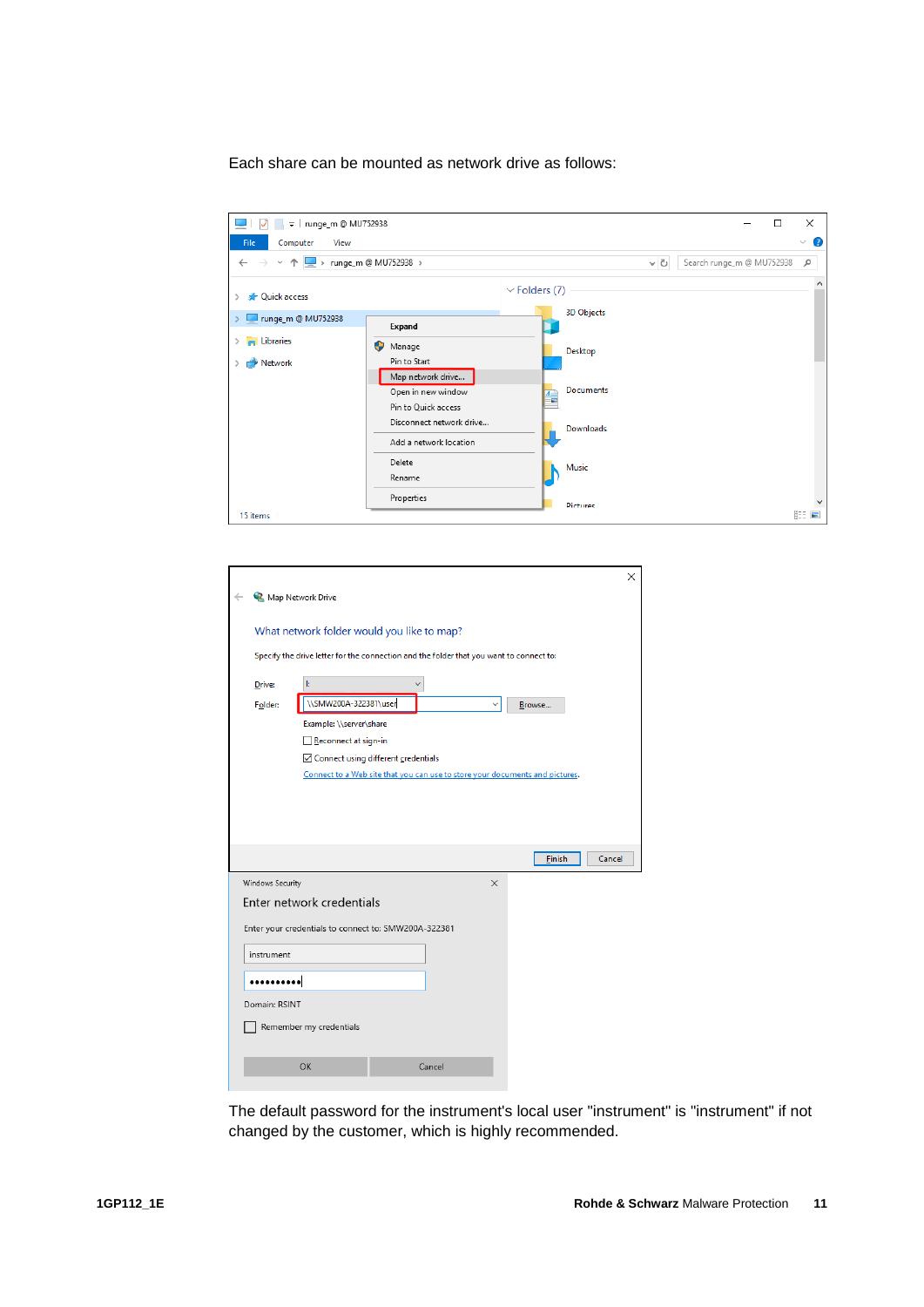The share "share" is now connected as drive i:

The active connection is also displayed in the instrument's status bar:



<span id="page-11-0"></span>This network drive can be scanned with a virus scanner like any local or network drive. Please refer to the manual of your preferred virus scanner how to actively scan a drive.

### **5.4 Scanning from an external boot medium**

For instruments which use a control PC based Intel's x86 or x86\_64 architecture there is another way to scan for malware. These instruments can be booted from an external USB Pen drive or USB CD-ROM drive with an anti-virus software.

Instrument which make use of an x86 based computer are:

- R&S<sup>®</sup> SMW200A
- R&S<sup>®</sup> SMBV100B
- R&S<sup>®</sup> SMB100B
- R&S<sup>®</sup> SMA100B
- R&S<sup>®</sup> AREG100A
- R&S<sup>®</sup> SMA100A
- R&S<sup>®</sup> SMF100A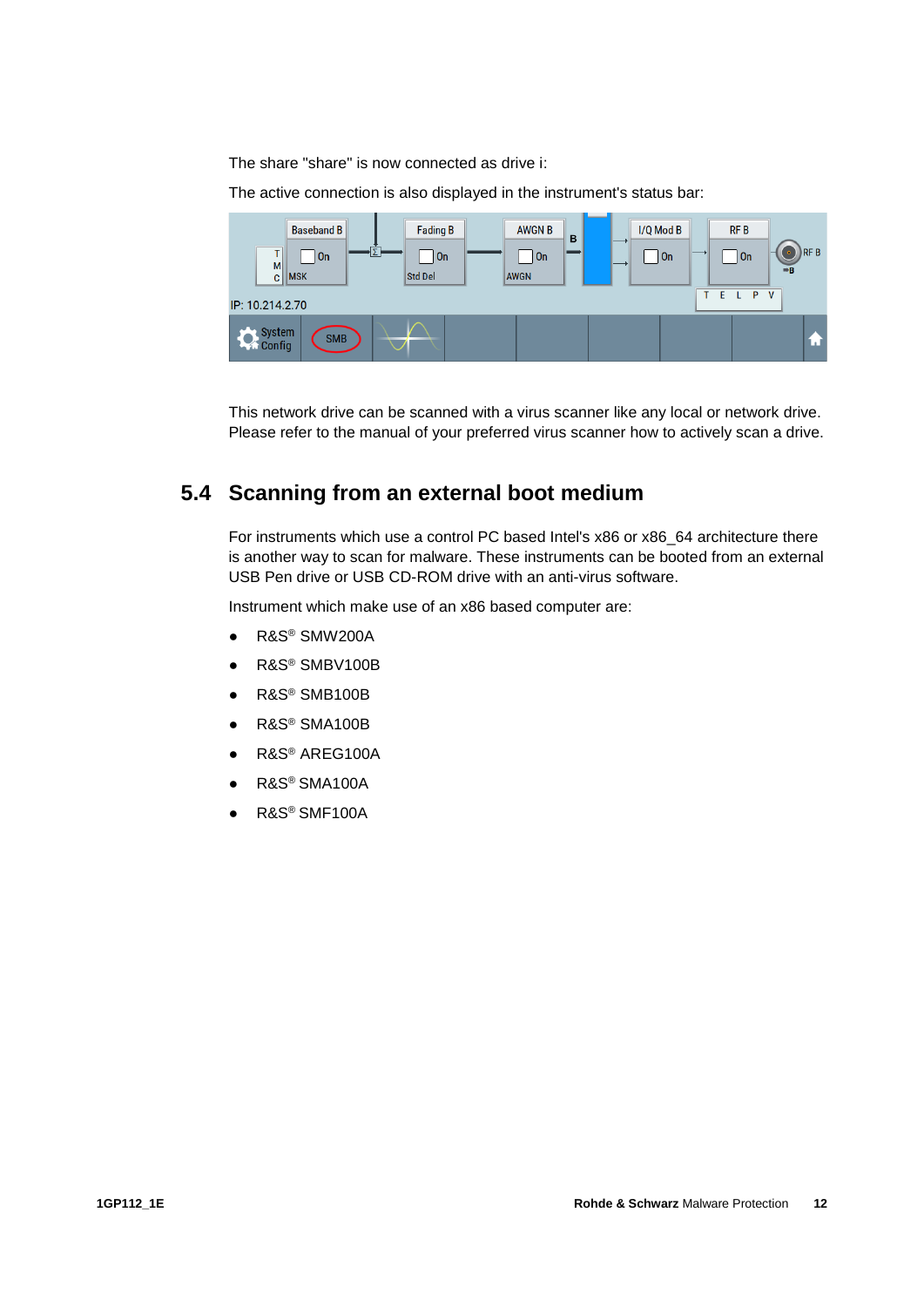Note:

Many rescue CDs available are restricted to scan NTFS and FAT file systems used by Windows. Linux systems use ext3, ext4, xfs, btrfs or one of many other file systems. The R&S® Embedded Linux based signal generators use an ext3 and ext4 file system as container to store the images of the read-only squashfs file systems. These squashfs file systems contain the actual Embedded Linux OS and R&S® Firmware.

Make sure to use a rescue CD that supports at least the ext3 and ext4 file system.

If your rescue disk displays "no volume found" or something similar, it probably does not understand the Linux ext3/ext4 file system.

A rescue disk that supports scanning volumes with an ext3/ext4 file system is Kaspersky Rescue Disk 18 [2].

The following examples illustrates how to scan all internal storage media of an R&S® SMW200A with Kaspersky Rescue Disk 18.

Kaspersky Rescue Disk 18 is offered in form of an iso image that can directly burned to a CD-R. Use this CD-R in an external USB CD-Rom drive to boot the instrument. At the same download address, there is also a handbook for the rescue disk available which explains in detail how to write the rescue disk's iso image to a CD-R or an USB pen drive.

After booting the instrument from the prepared external medium (USB CD-R or USB pen drive) the Kaspersky boot screen shows up and asks you to choose your language.



In the next menu choose "Graphic mode":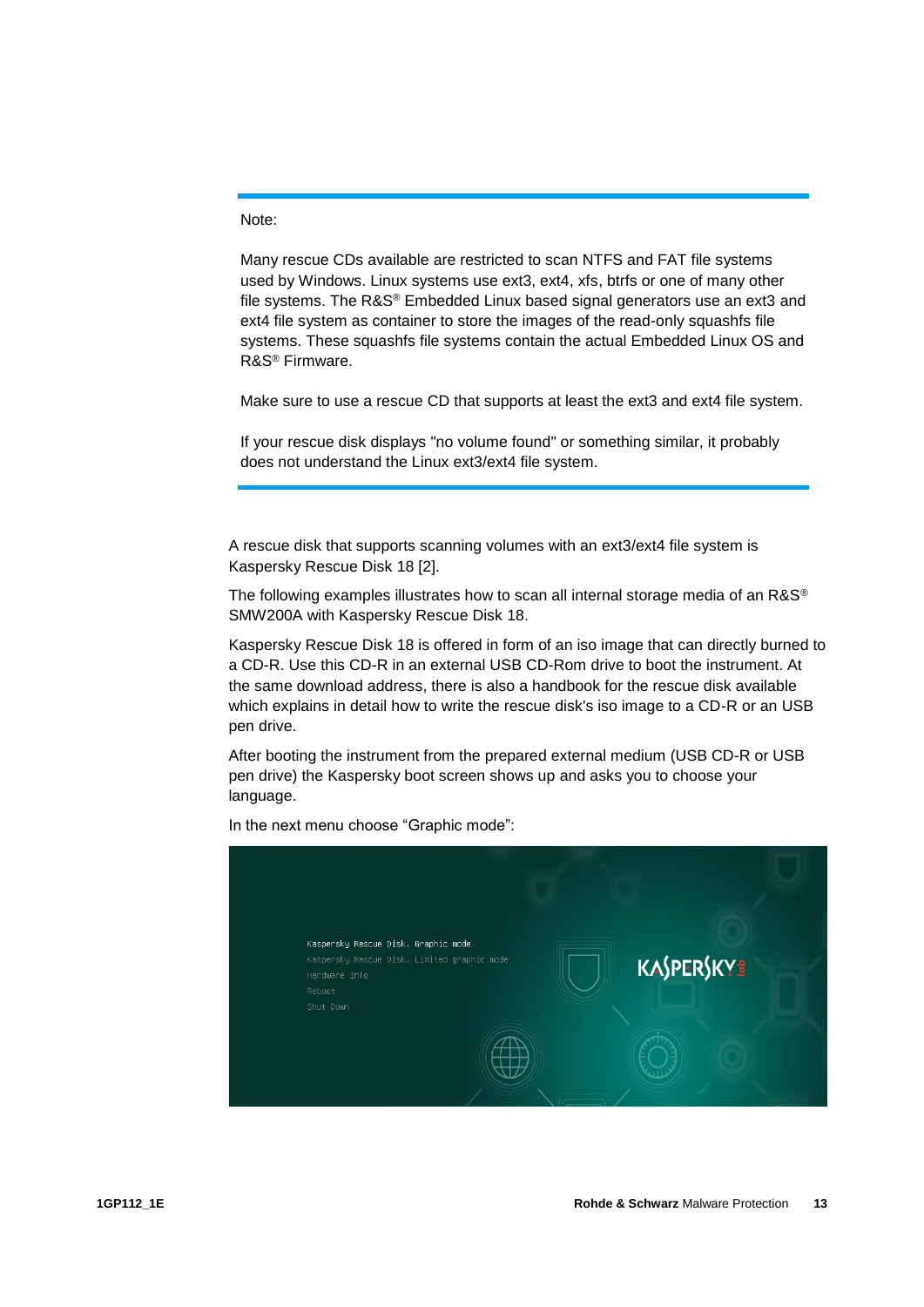After rescue disk booted up you need to accept the EULA and will then end up at a screen from where you can directly start the scan:

| Systems                  | Kaspersky<br><b>Rescue Tool</b>                                                                                                                                                                                                                                              | <b>@</b> Quarantine | $\sim$ $\sim$ $\sim$<br><b>Il</b> Report |         |
|--------------------------|------------------------------------------------------------------------------------------------------------------------------------------------------------------------------------------------------------------------------------------------------------------------------|---------------------|------------------------------------------|---------|
| Volumes                  | <b>Ready to scan</b>                                                                                                                                                                                                                                                         |                     |                                          |         |
|                          | Free anti-virus scanner Kaspersky Rescue Tool is designed to detect<br>viruses, trojans, adware and other programs that can be used by an<br>attacker to damage the computer or user data on operating systems<br>that are not started and to disinfect the infected system. |                     |                                          | PERSKYS |
| Product folder           | Kaspersky Rescue Tool does not provide real-time protection.                                                                                                                                                                                                                 |                     |                                          |         |
|                          | Change parameters<br>€                                                                                                                                                                                                                                                       |                     |                                          |         |
| Kaspersky<br>Rescue Tool |                                                                                                                                                                                                                                                                              | Start scan          |                                          |         |
|                          | About<br>Help                                                                                                                                                                                                                                                                |                     | Close                                    |         |
| Web Browser              |                                                                                                                                                                                                                                                                              |                     |                                          |         |
|                          |                                                                                                                                                                                                                                                                              |                     |                                          |         |

After the scan finished, click on "details" to see the results:



In the "Scan results" window, click on "show information messages" to see every scanned file: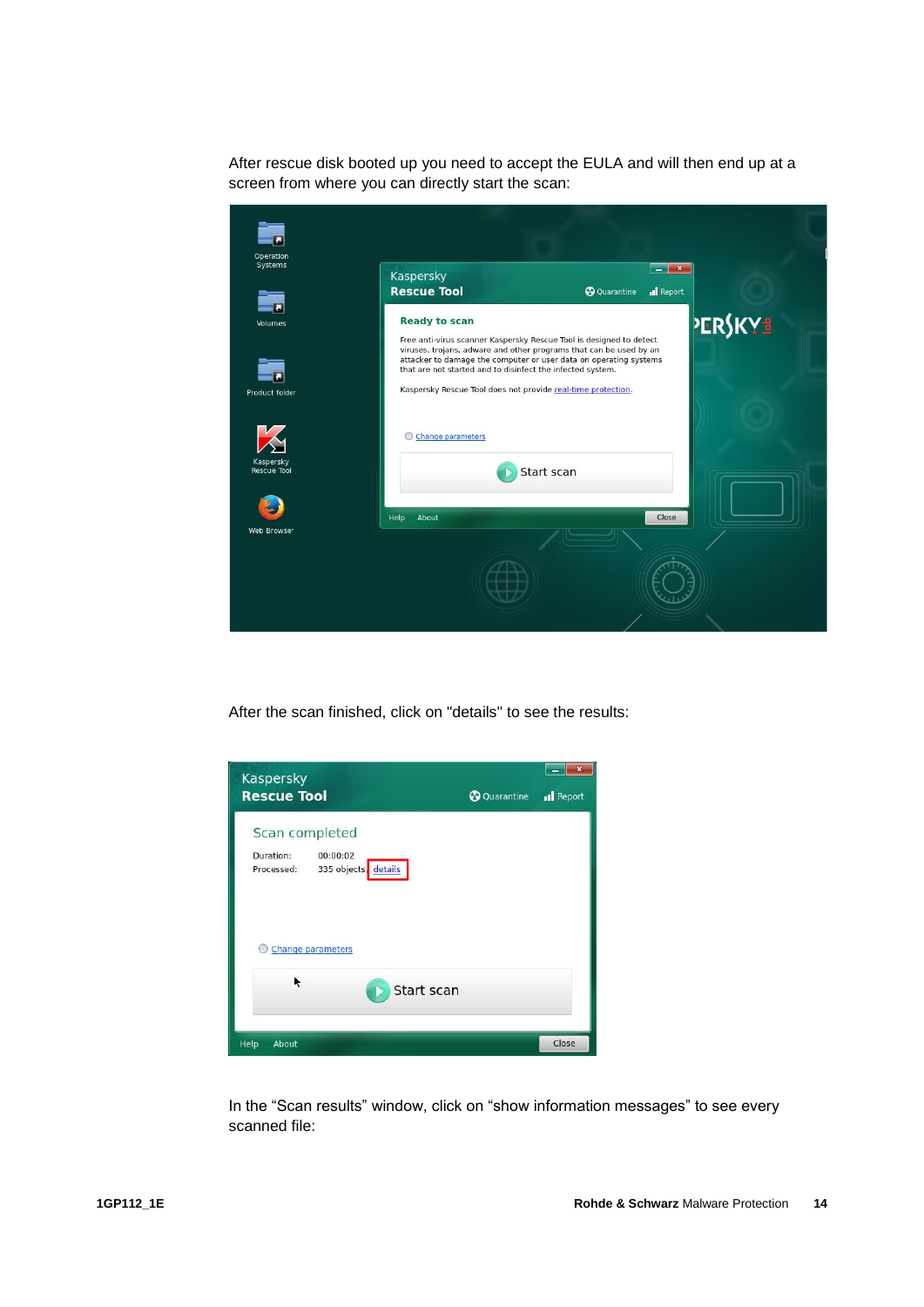| Scan results<br>K | $\Box$<br>-                                                                                        |
|-------------------|----------------------------------------------------------------------------------------------------|
| Scan results      |                                                                                                    |
| Event             | Object                                                                                             |
| $\bullet$ ok      | @Disk[6d3d4c23-8105-aa3f-e651-07f06de415c4]                                                        |
| OK<br>Ð           | @Volume[fd59cce9-4353-4a82-059e-8423e3c31699]                                                      |
| OK<br>⋒           | @Volume[a0d7df81-e6b2-b35d-d339-52f8c8824aa7]                                                      |
| ⋒<br>OK           | @Volume[bea87df9-d603-3370-594b-39b4fee5134c]                                                      |
| ⋒<br>OK           | @Filesystem[cd47fd21-6bd0-8027-b4cb-5315d4697d6e]/boot/grub/grub.conf                              |
| ⋒<br>OK           | @Filesystem[cd47fd21-6bd0-8027-b4cb-5315d4697d6e]/boot/grub/stage2                                 |
| ⋒<br>OK           | @Filesystem[2277257d-9596-837b-6482-b9ade0075956]/boot/grub/grubenv                                |
| ⋒<br>OK           | @Filesystem[2277257d-9596-837b-6482-b9ade0075956]/boot/grub/grub.cfg                               |
| OK<br>⋒           | @Filesystem[2277257d-9596-837b-6482-b9ade0075956]/bzImage                                          |
| OK<br>Ð           | @Filesystem[9f8e1733-8d72-bef6-3c06-3dfbdb2926fb]/MeasurementLevel_debug.txt                       |
| OK<br>Ð           | @Filesystem[9f8e1733-8d72-bef6-3c06-3dfbdb2926fb]/var/cache/fontconfig/cabbd14511b9e8a55e92af      |
| OK<br>⋒           | @Filesystem[9f8e1733-8d72-bef6-3c06-3dfbdb2926fb]/var/cache/fontconfig/21a99156bb11811cef641a      |
| OK<br>⋒           | @Filesystem[9f8e1733-8d72-bef6-3c06-3dfbdb2926fb]/var/cache/fontconfig/707971e003b4ae6c8121c3      |
| OK<br>⋒           | @Filesystem[9f8e1733-8d72-bef6-3c06-3dfbdb2926fb]/var/cache/fontconfig/111149350c6eff283e78ace     |
| ⋒<br>OK           | @Filesystem[9f8e1733-8d72-bef6-3c06-3dfbdb2926fb]/var/cache/fontconfig/c855463f699352c367813e      |
| OK<br>⋒           | @Filesystem[9f8e1733-8d72-bef6-3c06-3dfbdb2926fb]/var/cache/fontconfig/fe547fea3a41b43a38975d2     |
| OK<br>⋒           | @Filesystem[9f8e1733-8d72-bef6-3c06-3dfbdb2926fb]/var/cache/fontconfig/eeebfc908bd29a90773fd86     |
| OK<br>⋒           | @Filesystem[9f8e1733-8d72-bef6-3c06-3dfbdb2926fb]/var/cache/fontconfig/ba3d1fb4bfffc5639a4054a6    |
| OK<br>⋒           | @Filesystem[9f8e1733-8d72-bef6-3c06-3dfbdb2926fb]/var/cache/fontconfig/6333f38776742d18e21467      |
| OK<br>⋒           | @Filesystem[9f8e1733-8d72-bef6-3c06-3dfbdb2926fb]/var/cache/fontconfig/2c204173d3592afc30a350      |
| ⋒<br>OK           | @Filesystem[9f8e1733-8d72-bef6-3c06-3dfbdb2926fb]/var/cache/fontconfig/CACHEDIR.TAG                |
| ⋒<br>OK           | @Filesystem[9f8e1733-8d72-bef6-3c06-3dfbdb2926fb]/var/cache/fontconfig/3830d5c3ddfd5cd38a049b      |
| ⋒<br>OK           | @Filesystem[9f8e1733-8d72-bef6-3c06-3dfbdb2926fb]/var/cache/e16/cached/cfq/.usr.share.e16.themes   |
| OK<br>⋒           | @Filesystem[9f8e1733-8d72-bef6-3c06-3dfbdb2926fb]/var/cache/e16/cached/cfq/.usr.share.e16.themes   |
| OK<br>⋒           | @Filesystem[9f8e1733-8d72-bef6-3c06-3dfbdb2926fb]/var/cache/e16/cached/cfq/.usr.share.e16.themes   |
| A<br>OK           | @Filesystem[9f8e1733-8d72-bef6-3c06-3dfbdb2926fb]/var/cache/e16/cached/cfq/.usr.share.e16.themes ▼ |
|                   | Show information messages                                                                          |
|                   | Close                                                                                              |

Of course, booting the instrument from an external medium and scanning for malware is only possible while the instrument is not used in production.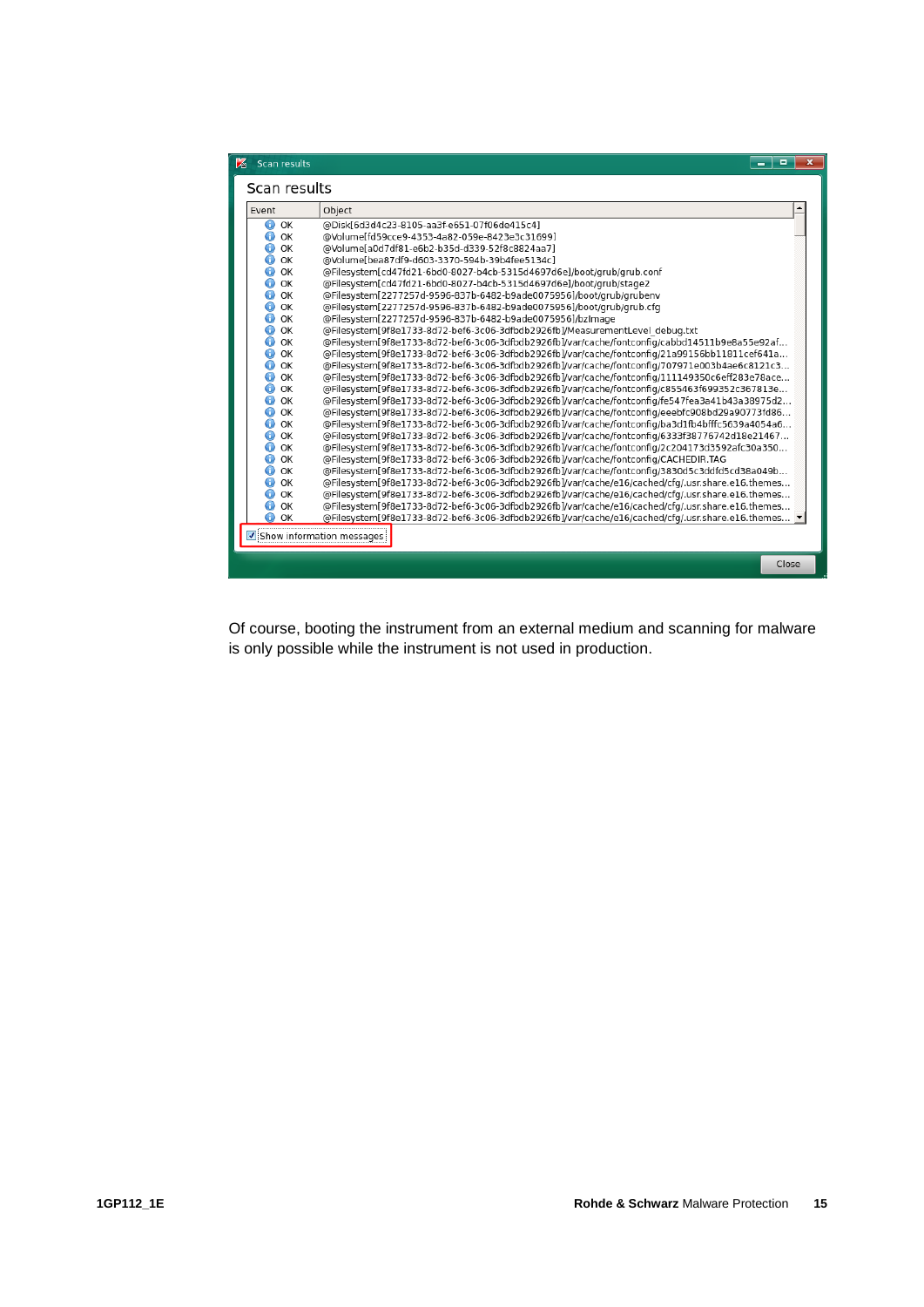# <span id="page-15-0"></span>6 Related Documents and Links

- [1] The Yocto Project <https://www.yoctoproject.org/>
- [2] Kaspersky Rescue Disk 18 [http://support.kaspersky.com/v](http://support.kaspersky.com/)iruses/krd18

#### **Trademarks**

Microsoft and Windows are U.S. registered trademarks of Microsoft Corporation.

Kaspersky and Kaspersky Internet Security are U.S. registered trademarks of Kaspersky Lab ZAO.